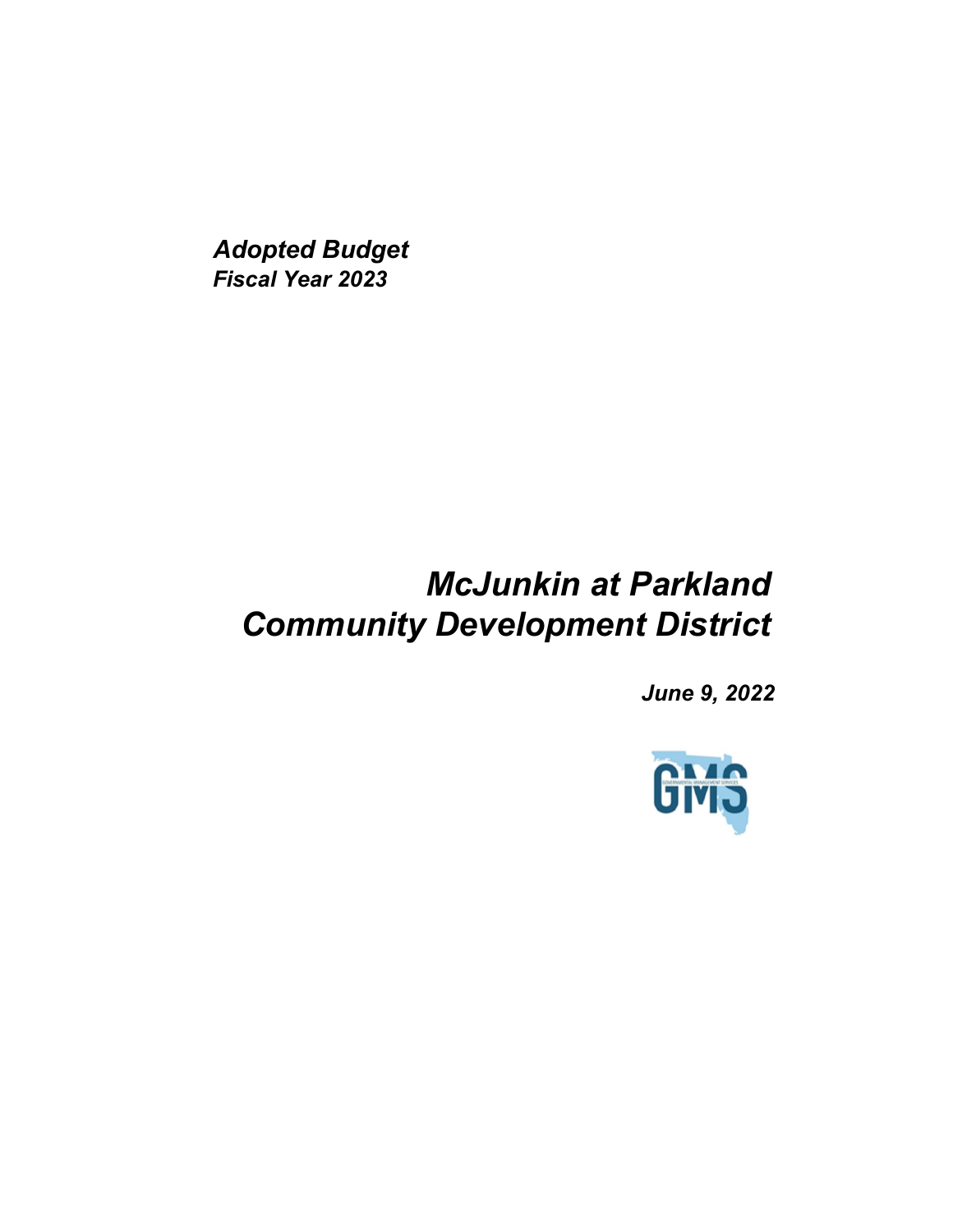## **McJunkin at Parkland**

**Community Development District <b>General Fund** Community Development District

| <b>Description</b>                                          | <b>FY2022</b><br><b>Adopted</b><br><b>Budget</b> | <b>Actual</b><br>thru<br>5/31/2022 | Projected<br><b>Next</b><br>4 Months | <b>Total</b><br>Projected at<br>9/30/2022 | FY2023<br><b>Adopted</b><br><b>Budget</b> |
|-------------------------------------------------------------|--------------------------------------------------|------------------------------------|--------------------------------------|-------------------------------------------|-------------------------------------------|
| <b>Revenues</b>                                             |                                                  |                                    |                                      |                                           |                                           |
| <b>Maintenance Assessments</b><br><b>Direct Assessments</b> | \$40,850<br>\$45,600                             | \$41,309<br>\$22,800               | \$0<br>\$22,800                      | \$41,309<br>\$45,600                      | \$86,450<br>\$0                           |
| <b>Total Revenues</b>                                       | \$86,450                                         | \$64,109                           | \$22,800                             | \$86,909                                  | \$86,450                                  |
| <b>Expenditures</b>                                         |                                                  |                                    |                                      |                                           |                                           |
| <u>Administrative</u>                                       |                                                  |                                    |                                      |                                           |                                           |
| <b>Engineering Fees</b>                                     | \$10,000                                         | \$660                              | \$3,333                              | \$3,993                                   | \$10,000                                  |
| <b>Dissemination Agent</b>                                  | \$2,500                                          | \$1,667                            | \$833                                | \$2,500                                   | \$2,500                                   |
| Arbitrage Rebate                                            | \$600                                            | \$550                              | \$0                                  | \$550                                     | \$600                                     |
| <b>Assessment Roll</b>                                      | \$2,000                                          | \$2,400                            | \$0                                  | \$2,400                                   | \$2,000                                   |
| <b>Attorney Fees</b>                                        | \$20,000                                         | \$3,537                            | \$2,500                              | \$6,037                                   | \$20,000                                  |
| <b>Annual Audit</b>                                         | \$5,000                                          | \$4,300                            | \$0                                  | \$4,300                                   | \$5,000                                   |
| <b>Trustee Fees</b>                                         | \$4,500                                          | \$4,041                            | \$0                                  | \$4,041                                   | \$4,500                                   |
| <b>Management Fees</b>                                      | \$28,000                                         | \$18,667                           | \$9,333                              | \$28,000                                  | \$28,840                                  |
| Telephone                                                   | \$50                                             | \$0                                | \$25                                 | \$25                                      | \$50                                      |
| Postage                                                     | \$500                                            | \$139                              | \$50                                 | \$189                                     | \$500                                     |
| Insurance                                                   | \$5,638                                          | \$5,570                            | \$0                                  | \$5,570                                   | \$6,300                                   |
| Printing & Binding                                          | \$1,250                                          | \$64                               | \$100                                | \$164                                     | \$1,250                                   |
| Legal Advertising                                           | \$3,500                                          | \$0                                | \$1,167                              | \$1,167                                   | \$1,998                                   |
| <b>Other Current Charges</b>                                | \$500                                            | \$258                              | \$242                                | \$500                                     | \$500                                     |
| <b>Website Admin</b>                                        | \$2,137                                          | \$1,425                            | \$712                                | \$2,137                                   | \$2,137                                   |
| <b>Office Supplies</b>                                      | \$100                                            | \$18                               | \$50                                 | \$68                                      | \$100                                     |
| Dues, Licenses & Subscriptions                              | \$175                                            | \$175                              | \$0                                  | \$175                                     | \$175                                     |
| <b>Total Administrative</b>                                 | \$86,450                                         | \$43,470                           | \$18,346                             | \$61,816                                  | \$86,450                                  |
| <b>Assigned Fund Balance</b>                                | $\overline{50}$                                  | \$20,639                           | \$4,454                              | \$25,093                                  | $\overline{50}$                           |

|                                | <b>FY2023</b> |
|--------------------------------|---------------|
| ON ROLL ASSESSMENTS            |               |
| # Units                        | 455           |
| Gross Assessments Per Unit     | \$202.13      |
| <b>Total Gross Assessments</b> | \$91,968      |
| Less Discount/Commission fees  | (\$5,518)     |
| <b>Total Net Assessments</b>   | \$86.450      |
|                                |               |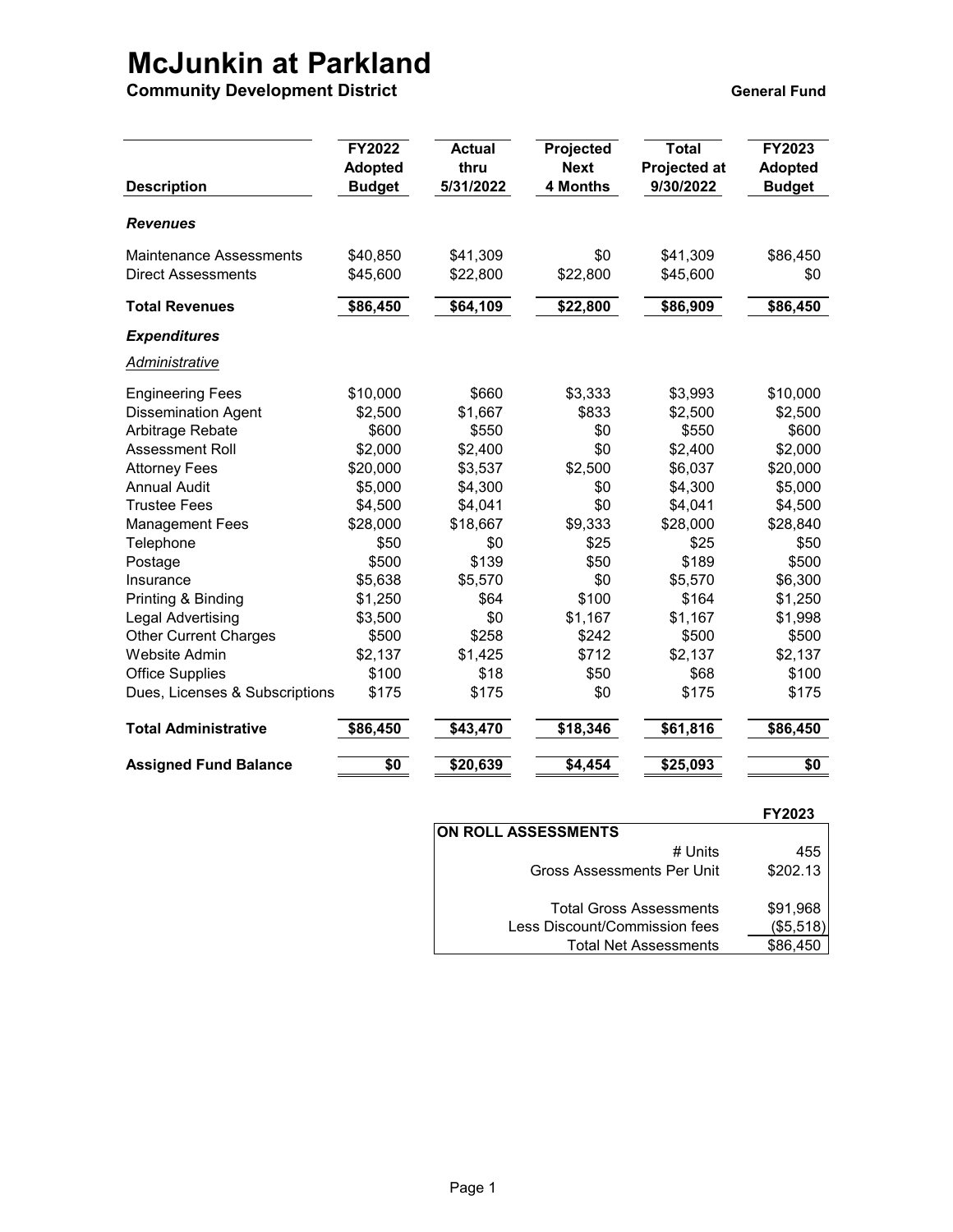### **McJunkin at Parkland Community Development District General Fund According Community Development District Budget**

### **REVENUES:**

#### *Maintenance Assessments*

The District will levy a Non-Ad Valorem assessment on all the platted lots within the District to pay the operating expenses for the Fiscal Year in accordance with the adopted budget. The proposed assessment for Operations and Maintenance is \$190 per unit.

\_\_\_\_\_\_\_\_\_\_\_\_\_\_\_\_\_\_\_\_\_\_\_\_\_\_\_\_\_\_\_\_\_\_\_\_\_\_\_\_\_\_\_\_\_\_\_\_\_\_\_\_\_\_\_\_\_\_\_\_\_\_\_\_\_\_\_\_\_\_\_\_\_\_\_\_\_\_\_\_\_\_\_\_\_\_\_\_\_\_\_

\_\_\_\_\_\_\_\_\_\_\_\_\_\_\_\_\_\_\_\_\_\_\_\_\_\_\_\_\_\_\_\_\_\_\_\_\_\_\_\_\_\_\_\_\_\_\_\_\_\_\_\_\_\_\_\_\_\_\_\_\_\_\_\_\_\_\_\_\_\_\_\_\_\_\_\_\_\_\_\_\_\_\_\_\_\_\_\_\_\_\_\_\_

### **EXPENDITURES:**

### **Administrative:**

#### *Engineering Fees*

The District's engineer will be providing general engineering services to the District, i.e. attendance and preparation for monthly board meetings, review invoices, etc.

#### *Arbitrage Rebate*

The District is required to have an annual arbitrage rebate calculation on the District's Bonds. The District will contract with an independent auditing firm to perform the calculations.

#### *Dissemination Agent*

The District is required by the Security and Exchange Commission to comply with Rule 15(c)(2)-12(b)(5), which relates to additional reporting requirements for un-rated bond issues.

#### *Assessment Roll*

The costs associated with preparing, processing and administering the annual assessment place on the County's tax roll.

#### *Attorney Fees*

The District's legal counsel will be providing general legal services to the District, i.e. attendance and preparation for monthly meetings, review operating & maintenance contracts, etc.

#### *Annual Audit*

The District is required annually to conduct an audit of its financial records by an Independent Certified Public Accounting Firm.

#### *Trustee Fees*

The District bonds will be held and administered by a Trustee. This represents the banks annual fee.

#### *Management Fees*

The District receives Management, Accounting and Administrative services as part of a Management Agreement with Governmental Management Services – South Florida, LLC.

#### *Telephone*

This item includes telephone and fax service.

#### *Postage*

Mailing of agenda packages, overnight deliveries, correspondence, etc.

#### *Printing & Binding*

Printing and Binding agenda packages for board meetings, printing of computerized checks, stationary, envelopes etc.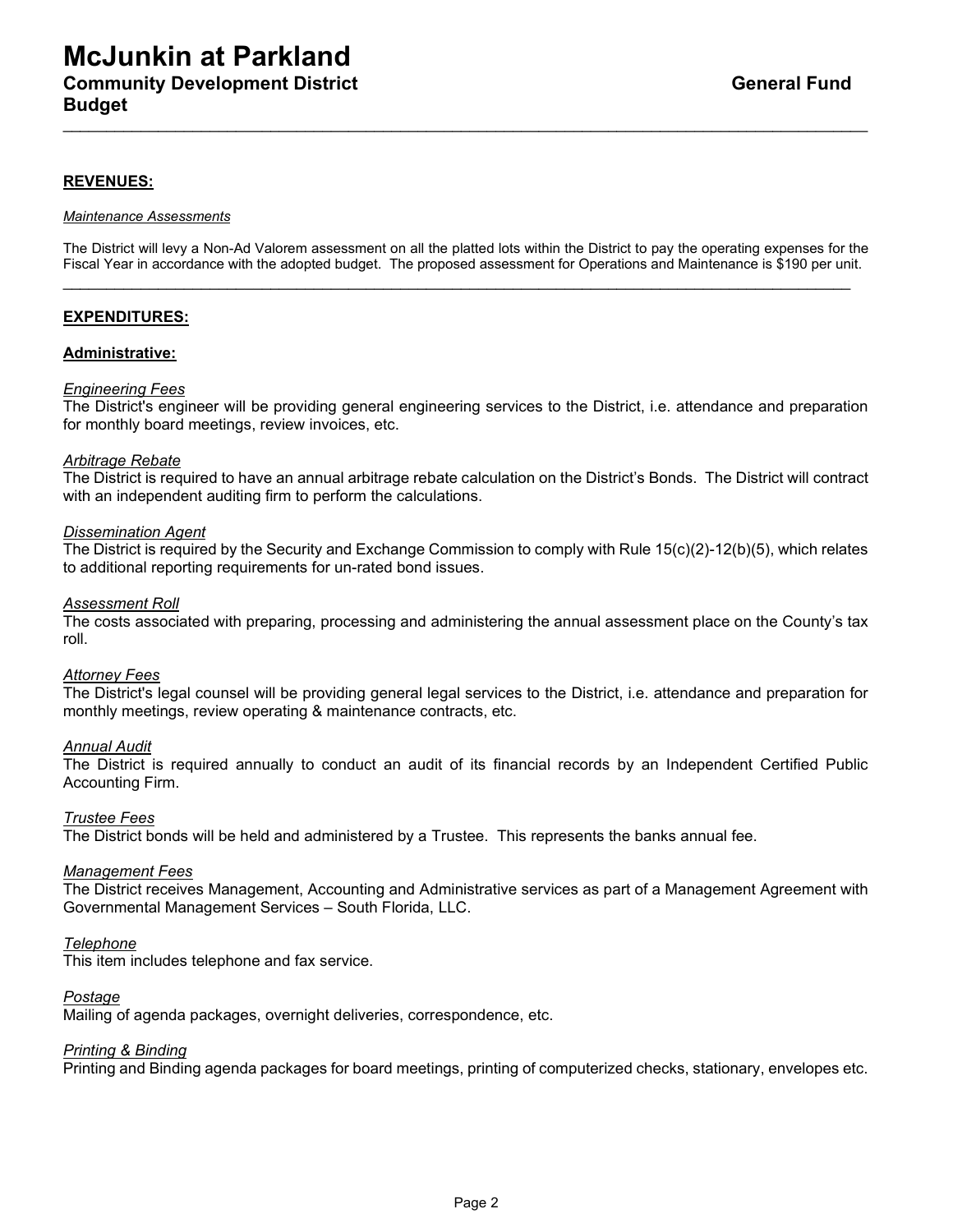### **Administrative: (continued)**

#### *Insurance*

The District's General Liability & Public Officials Liability Insurance policy is with a qualified entity that specializes in providing insurance coverage to governmental agencies. The amount is based upon similar Community Development Districts.

\_\_\_\_\_\_\_\_\_\_\_\_\_\_\_\_\_\_\_\_\_\_\_\_\_\_\_\_\_\_\_\_\_\_\_\_\_\_\_\_\_\_\_\_\_\_\_\_\_\_\_\_\_\_\_\_\_\_\_\_\_\_\_\_\_\_\_\_\_\_\_\_\_\_\_\_\_\_\_\_\_\_\_\_\_\_\_\_\_\_\_\_\_

#### *Legal Advertising*

The District is required to advertise various notices for monthly Board meetings, public hearings etc in a newspaper of general circulation.

#### *Other Current Charges*

Bank charges and any other miscellaneous expenses that incurred during the year.

#### *Website Compliance*

Per Chapter 2014-22, Laws of Florida, all Districts must have a website to provide detailed information on the CDD as well as links to useful websites regarding Compliance issues. This website will be maintained by GMS-SF, LLC and updated monthly.

#### *Dues, Licenses & Subscriptions*

The District is required to pay an annual fee to the Department of Economic Opportunity for \$175. This is the only expense under this category for the District.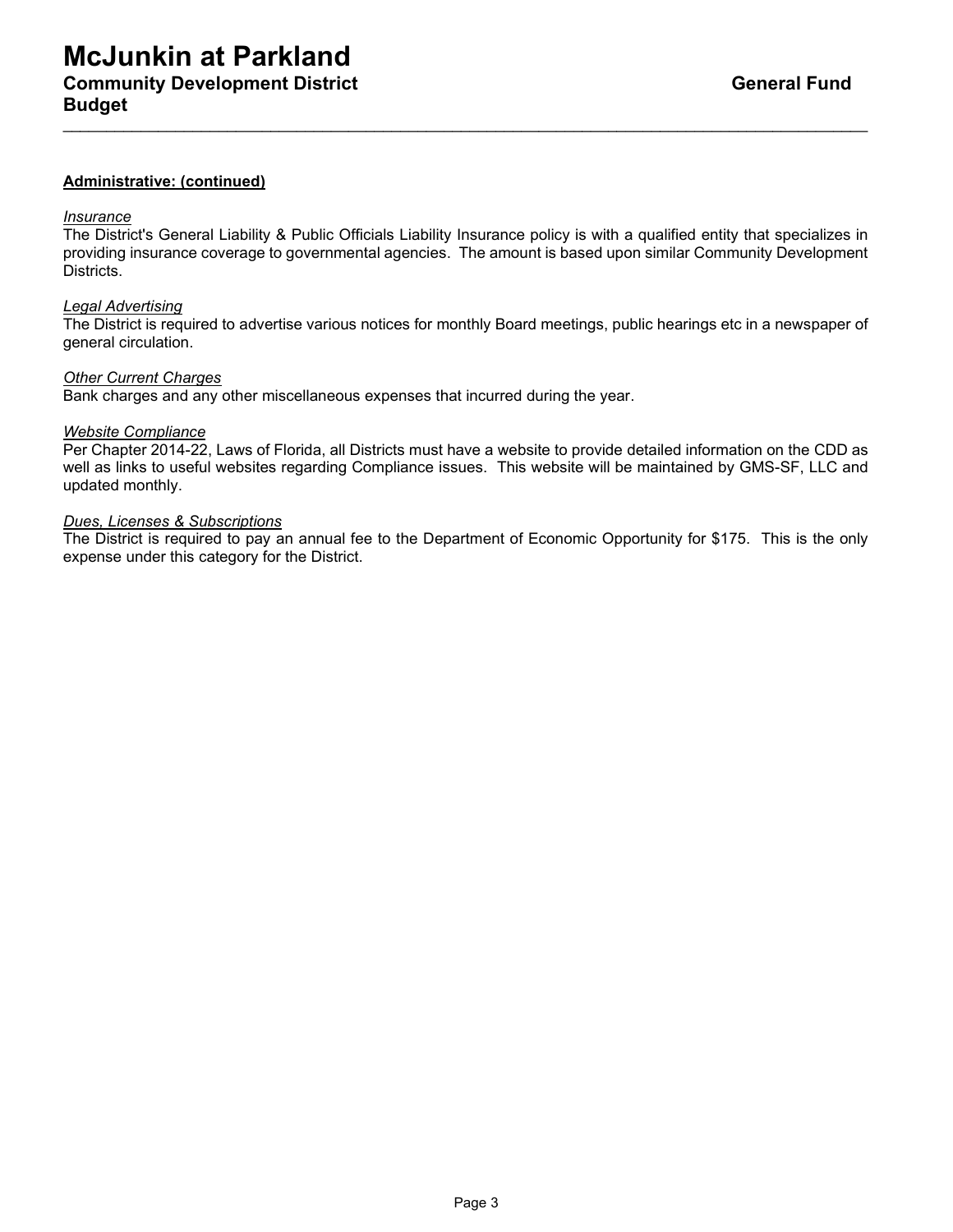# **McJunkin at Parkland**<br> **Debt Service Fund Community Development District**<br> **Debt Series 2018 Special Assessment Bond**

**Community Development District** 

| <b>Description</b>                                               | FY2022<br><b>Adopted</b><br><b>Budget</b> | <b>Actual</b><br>thru<br>5/31/2022 | Projected<br><b>Next</b><br><b>4 Months</b> | <b>Total</b><br><b>Projected at</b><br>9/30/2022 | FY2023<br><b>Adopted</b><br><b>Budget</b> |
|------------------------------------------------------------------|-------------------------------------------|------------------------------------|---------------------------------------------|--------------------------------------------------|-------------------------------------------|
| <b>Revenues</b>                                                  |                                           |                                    |                                             |                                                  |                                           |
| Assessments - On Roll                                            | \$386,989                                 | \$391,330                          | \$0                                         | \$391,330                                        | \$818,977                                 |
| Assessments - Direct                                             | \$431,988                                 | \$161,639                          | \$270,349                                   | \$431,988                                        | \$0                                       |
| Interest Income                                                  | \$0                                       | \$41                               | \$21                                        | \$62                                             | \$0                                       |
| Carry Forward Surplus <sup>(1)</sup>                             | \$504,711                                 | \$548,109                          | \$0                                         | \$548,109                                        | \$557,613                                 |
| <b>Total Revenues</b>                                            | \$1,323,688                               | \$709,789                          | \$270,369                                   | \$1,371,488                                      | \$1,376,591                               |
| <b>Expenditures</b>                                              |                                           |                                    |                                             |                                                  |                                           |
| Series 2018                                                      |                                           |                                    |                                             |                                                  |                                           |
| Interest 11/1                                                    | \$309,063                                 | \$309,063                          | \$0                                         | \$309,063                                        | \$304,813                                 |
| Principal 11/1                                                   | \$200,000                                 | \$200,000                          | \$0                                         | \$200,000                                        | \$205,000                                 |
| Interest 5/1                                                     | \$304,813                                 | \$304,813                          | \$0                                         | \$304,813                                        | \$300,456                                 |
| <b>Total Expenditures</b>                                        | \$813,875                                 | \$813,875                          | \$0                                         | \$813,875                                        | \$810,269                                 |
| <b>EXCESS REVENUES</b>                                           | \$509,813                                 | (\$104,086)                        | \$270,369                                   | \$557,613                                        | \$566,322                                 |
|                                                                  |                                           |                                    |                                             | 11/1/23 Interest                                 | \$300,456                                 |
| <sup>(1)</sup> Carry forward is net of Reserve Fund requirement. |                                           |                                    |                                             | 11/1/23 Principal                                | \$215,000                                 |
|                                                                  |                                           |                                    |                                             |                                                  | \$515,456                                 |

|                                | <b>FY2023</b> |
|--------------------------------|---------------|
| <b>ON ROLL ASSESSMENTS</b>     |               |
| # Units                        | 455           |
| Gross Assessments per Unit     | \$1,914.84    |
| <b>Total Gross Assessments</b> | \$871,252     |
| Less Discount/Commission fees  | (\$52,275)    |
| <b>Total Net Assessments</b>   | \$818,977     |